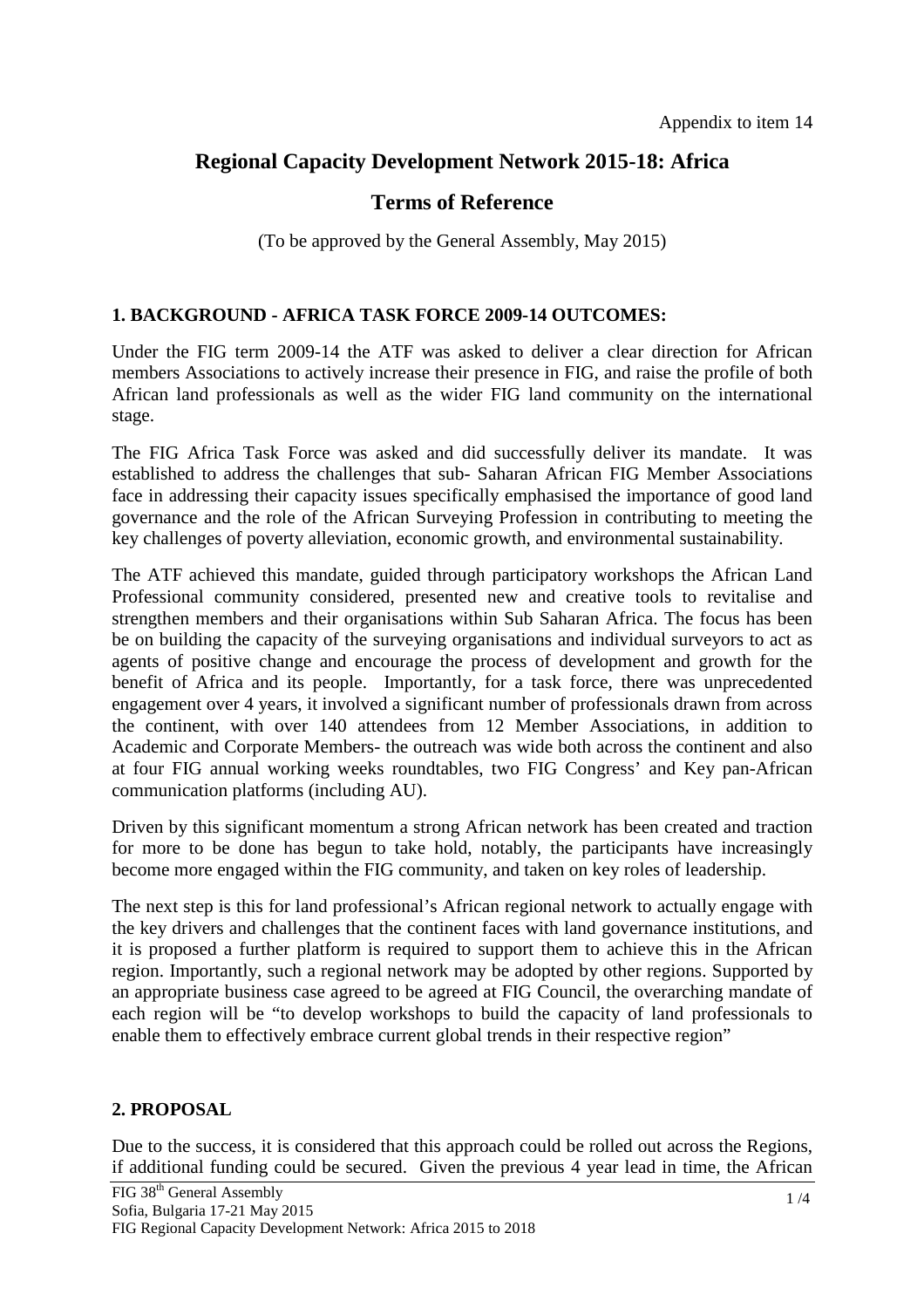region will lead this new initiative, building upon the clear direction emerging from the ATF (2009-14) and from these deliberations it is proposed to continue the philosophical and methodological approach of the Africa Task Force in the wider sense as the Regional Capacity development Network, and led by the Region. Such a further 4 year term platform has the following advantages:

- The concept can readily be seen as a template and adopted by Land professional's groupings in other World Regions.
- It becomes an identifiable entity in the minds of public and civic institutions and can more clearly be engaged
- It will deliver a high profile activity that contributes to the FIG corporate brand by maintaining meaningful links into strategic donor partner's work activities and their associated international African Regional mandates
- It should aim to continue and increase the presence and involvement of the Young Surveyors, drawing upon the Young Surveyors Network as key partners

The next four years is the period for consolidating what has been achieved, and for the partner member associations to take on the responsibility to continue, and to engage with regional and international organisations. It is a critical step to build upon the originating mandate that land professionals must act as change agents and to engage at high levels.

Ultimately, the Task Force activity should be seen as a capacity development process, the intention was to build capacity, and indeed this has occurred as outlined (see ATF publication #63), and has resolved a consensual view and clearly articulated recommendations providing a focused way forward for the ATF Vision 2030, that,

## *By 2030 Africa land professionals will provide global thought leadership and promote professional leadership qualities amongst its members and within their Associations*

The co- leadership will be agreed a the FIG working week in Sofia, Bulgaria by way of nominations, the chair is to maintain development of the program over the term, in partnership with three separate champions (for each theme).

**It is therefore recommended** that the work of Task Force continues as a Network that enables capacity development for land professionals within the Terms of Reference (TOR's). In the following section 3 to 6, these TORs broadly outline a focus, themes, a work program and outcomes that will make a difference.

## **3. AFRICA REGIONAL FOCUS**

ATF is a robust platform but one that needs to evolve. In short, the Africa Task Force process of participatory capacity development has enthused the workshop participants and enabled them to facilitate the process of further empowering the surveying profession in Sub-Sahara Africa to cope with their professional and social responsibilities, so much so the momentum to continue the work is significant. It is important that such momentum does not reinvent the wheel.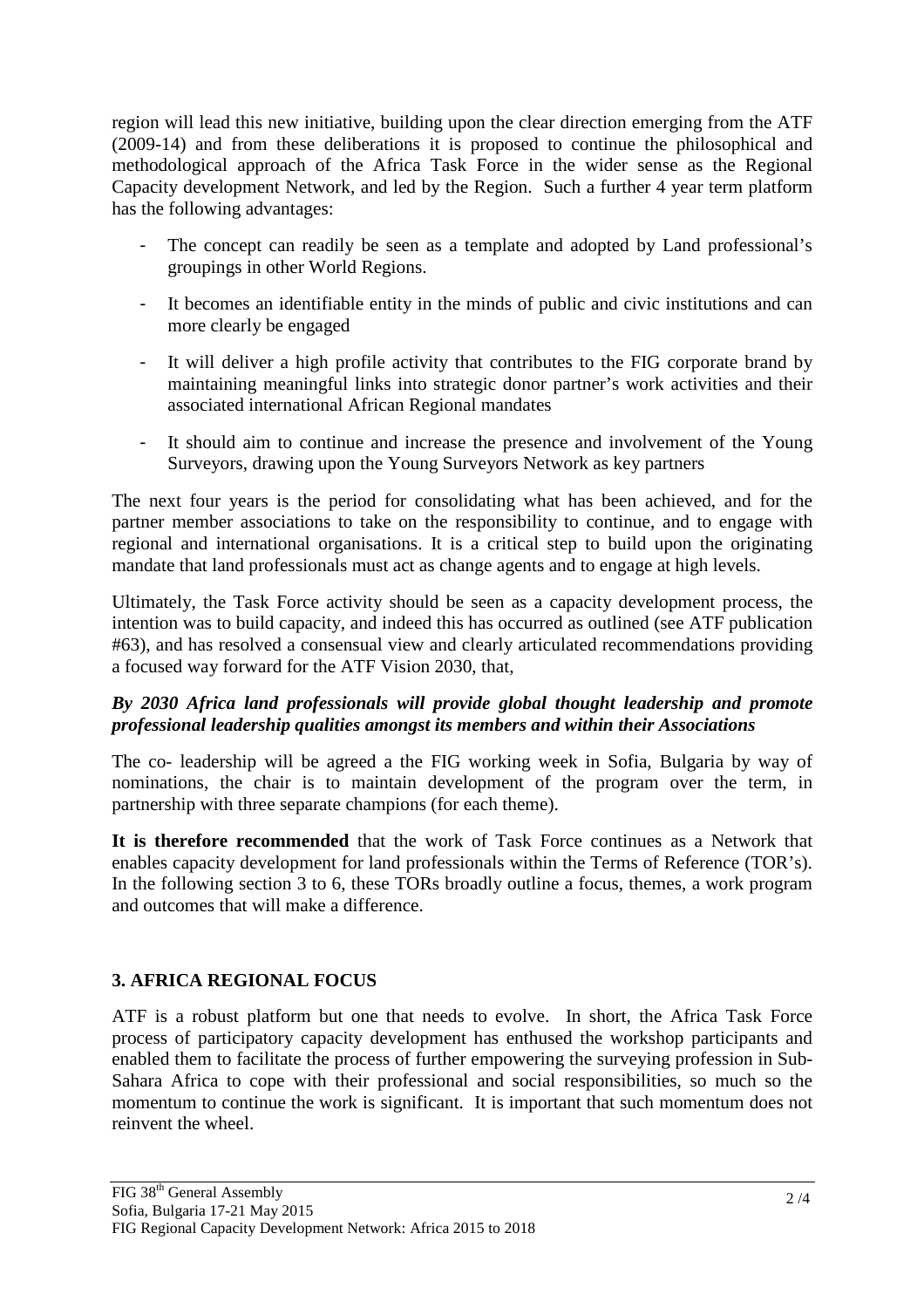A clear direction emerged from the ATF and from these deliberations key recommendations have been devised that could easily apply to any world region. The focus in Africa is to continue the network and so mandated to build members and their associations capacity to engage and interface at all institutional political levels including the African Union oversight level to grassroots community involvement.

The recommendations resolved that land professionals in Sub-Saharan Arica should build upon the previous ATF to continue now to apply their collective knowledge and build their capacity to address the emerging UN Post-2015 agenda that will supersede the current UN Millennium Development Goals that are in place over the period (2000- 2015).

It is imperative that Land Professionals across the world remain engaged in initiatives that will enable them to make a difference. Renewed commitment to continuing this initiative is crucial. For the first time, through the post 2015 development goals, targets specifically relating to land and societal development will be drafted; thus providing an excellent opportunity to optimise and continue the Task Force deliberations in Africa encapsulated in the Vision.

## **4. THEMES**

The ATF Roundtable held in KL June 2014, agreed that the next step should be a platform that has a mainstreaming strategy to ensure that our strategic stakeholder groups are fully involved. These include Young Professionals, Franco-phone land professionals as well as the main cohort of Membership Associations to ensure diversity in our audience. Such diversity will provide a lead champion each year.

Drawing from and adopting the recommended approaches identified by the Task Force members, (see ATF Publication #63) the network will work towards gaining support in its outputs by actively Communicating to influence, purposefully Collaborating, and in so doing building Connectivity to ensure that skills are developed that will reach out to all stakeholder's community networks

The Network envisages a number of outreach events to be organised and subsequent discussion at the FIG Regional/ Working Weeks. The events include but are not necessarily limited to "giving a voice" to themes around the Land professionals contributing to

- Youth and Diversity in an equitable economy that will address the post 2015 MDGs (2015/16),
- Good Land Governance and alliance to FAO/VGGTs and AU Guidelines (2016/17),
- Large Scale Land Based Investments OR other (2017/18).

Each themed event will be championed by three nominated co- eads, one for each year, and it is proposed to open discussion with FIG key stakeholders, specifically FGF and YSN who in turn will work with a Member Association/ Academic to deliver the proposed event. A network chair will ensure continuity over the term, and be responsible to steer delivery, for the overall coordination and available

Finally, all activity will link back to integrating cross-cutting themes into the activities and projects at key stages of the term, and be monitored and evaluated at the mid-term point.